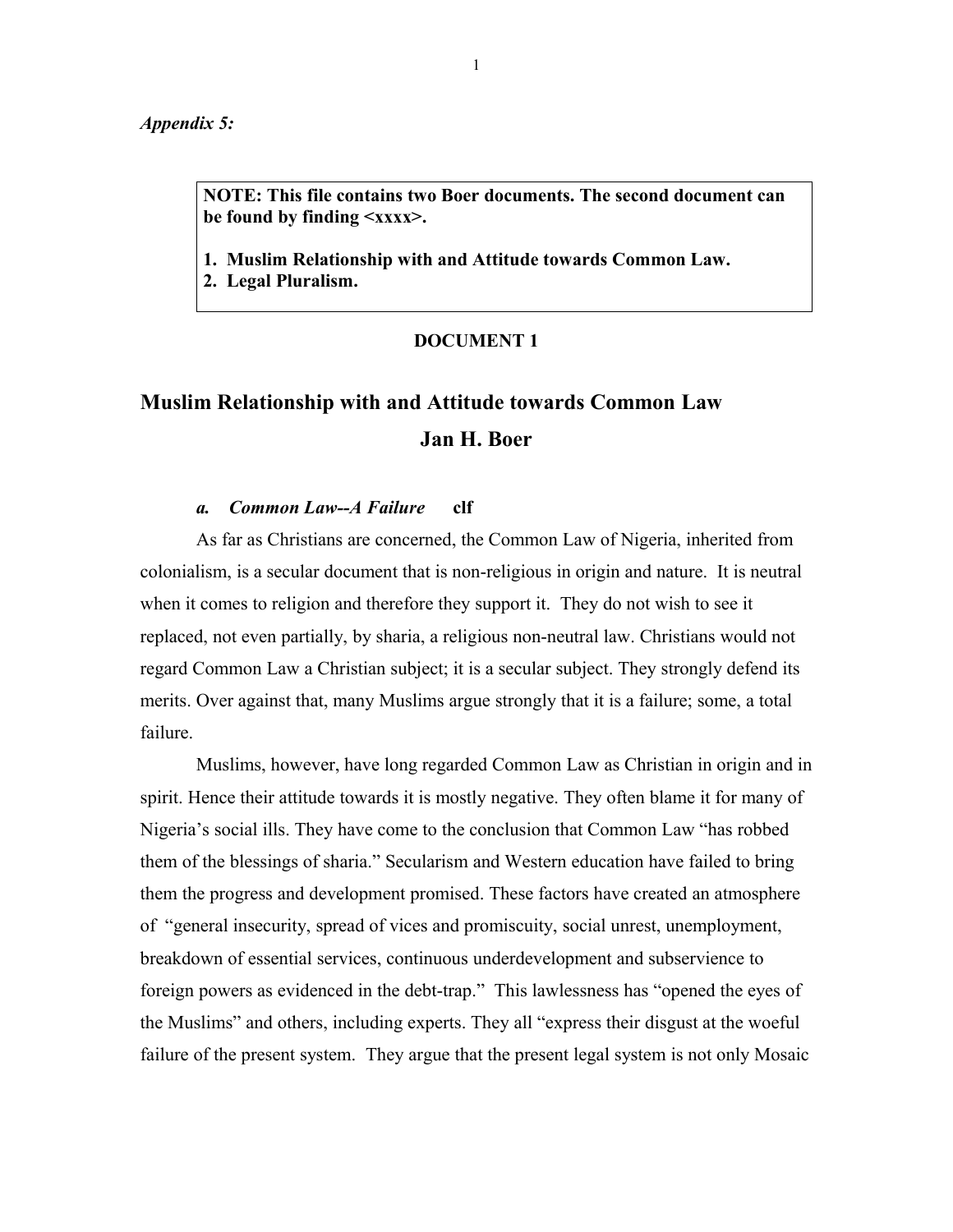and outdated, but also absolutely irrelevant to the wills and aspirations of our society, not to mention its complex technicalities and inaccessibility for the poor common man."[1](#page-1-0)

A Kano imam, Isa Waziri, in a Hausa-language address at a MAMSER occasion,<sup>[2](#page-1-1)</sup> pitted Islamic law and Common Law against each other. He said that in Islam politics and government are based on justice and truth. It is incumbent on a Muslim ruler to be a truthful, responsible trustee and have deep love for his people. When a ruler practices justice, bribery and corruption as well as abuse of government property and waste of the public wealth will all be overcome. A ruler who does not adhere to sharia will come to nothing. The Western legal system has only brought corruption and bribery, lack of compassion and distress. In other words, the Common Law has failed Nigeria by allowing these negative factors to develop and take over.<sup>[3](#page-1-2)</sup>  $+++++$ 

 Rashid shows us that this issue goes back to early colonial days. He tells us the story of Mr. Palmer, a colonial officer in Northern Nigeria, that you have already read earlier in this series. Then Rashid turns to sociologist Beita Yusuf, who agreed that the Nigerian crime wave, clearly noticeable in the 1980s, was a "direct consequence" of Common Law. A thief could "walk away free" from the court or perhaps "suffer a token fine or a relatively light sentence." Embezzlers of public funds would go unpunished; robbers and murderers buy their way to freedom or go to prison for a few years "at the end of some unnecessarily lengthy trial involving enormous expenditure of public funds, time and energy."<sup>[4](#page-1-3)</sup>

Jamilu Lawan of Kano more recently stated:

*Ample evidence exists to buttress the fact that the degree of success of sharia is manifest compared to other systems. In the USA, for example, a woman is raped every six minutes; a person is killed every 25 minutes. In Nigeria, where Common Law is practised, looting, bribery and corruption remain the order of the day, because, though enshrined to guard against these vices, Common Law is inadequate, thereby ensuring the failure of the nation to fight the evil of tribal and geopolitical conflicts, corruption, robbery and looting, among others.* 

<span id="page-1-3"></span><span id="page-1-2"></span><sup>3</sup>*Alkalami*, 17 Feb/89, p. 16.

2

<span id="page-1-0"></span><sup>&</sup>lt;sup>1</sup>J. Badamasuyi, 1989, p. 5.

<span id="page-1-1"></span><sup>&</sup>lt;sup>2</sup>MAMSER was a Federal agency for social mobilization.

<sup>4</sup>S. Rashid, 1986, p. 91. These complaints about the secular justice system find their echoes today in the Canada of the 21<sup>st</sup> century and were even a campaign issue in the Canadian federal election of 2006.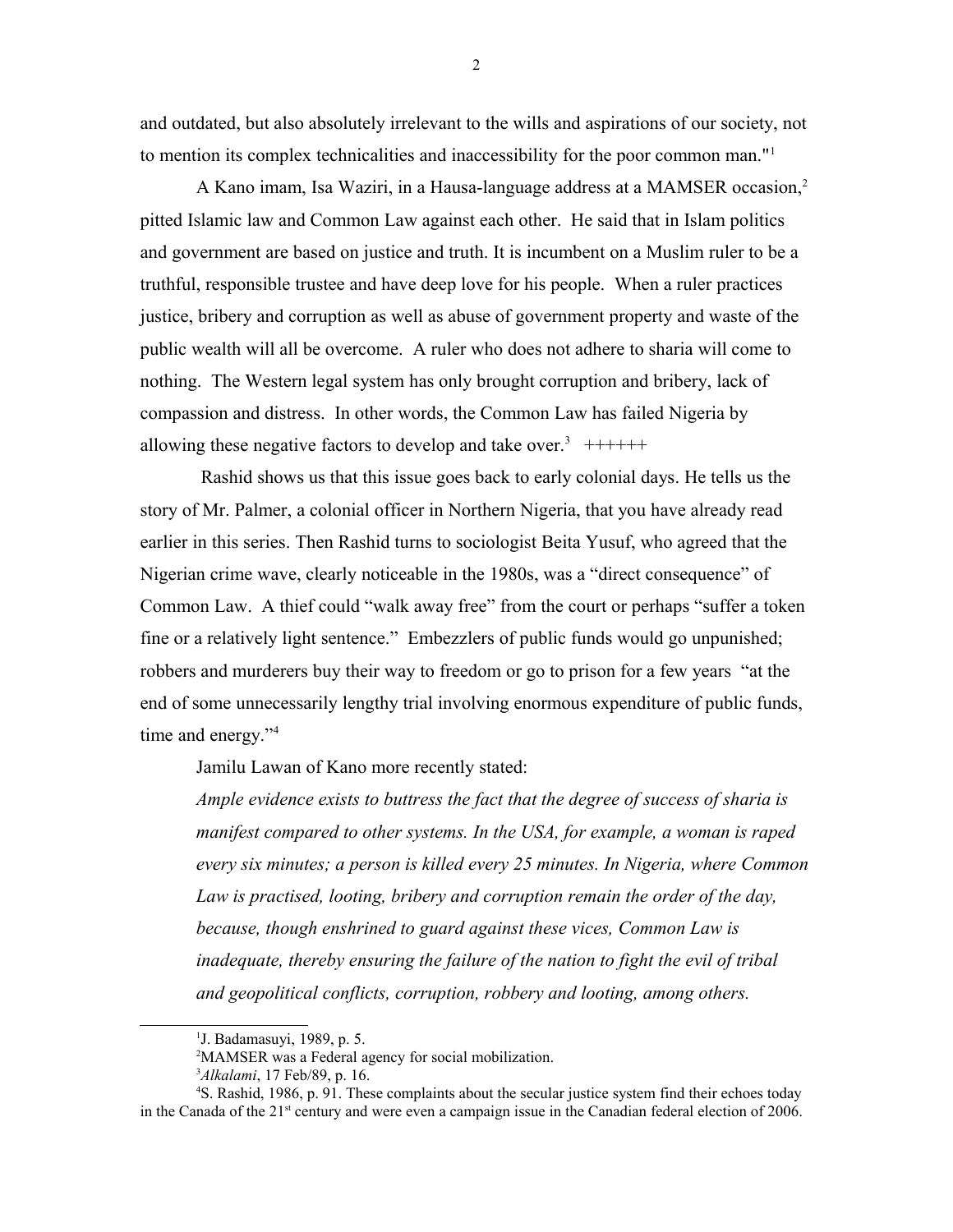He claimed that the formulators of the Constitution "have never failed to recognize the inadequacy of their document, which by and large ignores all aspects of morality and is thus deficient." Common Law has simply failed

to take care of all dimensions of life and ensure peace. Based on these facts, the *Muslims have now turned out to demand for the sharia, their legal right and belief. We declare openly our needs. We are really tired of this paganistic life or what others call secularism through the application of the Common Law characterised by anti-religiousness, alcoholism, drugs, rudeness and free sexuality. If a community has the above illness, the outcome is obviously all sorts of crimes and evils.[5](#page-2-0)*

Bello Alkali wrote, "The Common Law which has been in practice in both the Muslim and non-Muslim communities, has not been able to check the cascade of social vices that affect our supposedly peaceful society." After presenting the usual list of prostitution, alcohol, fraud, etc., as regular features of life, he "wonders if in reality any law exists to check these recurring vices."<sup>[6](#page-2-1)</sup>

Bello Sakkwato doubts that there was an effective sharia in place at the time the British established colonialism. However, the British contributed to the further abandonment of sharia. Since then, "one cannot fail to recognize that the breakdown of morality, social order, peace and progress in this country was sown." The abandonment of sharia, of course, was merely the flip side of the introduction of the Common Law system. Common Law could not resist the growing brutalization of society.<sup>[7](#page-2-2)</sup>

No doubt, part of the reason for Common Law's lack of restraint is the fact that law, to be effective, should "reflect social realities,"<sup>[8](#page-2-3)</sup> or as British Lord Denning put it, "The people must have a law which they understand and which they respect."<sup>[9](#page-2-4)</sup> Mahmud Tukur expressed the point under discussion very well:

*The legal system is a fundamental pillar of society. It is also unfortunately inherently defective in its foundations and assumptions. It is founded on the* 

<sup>5</sup> J. Lawan, 9 Nov/99. These complaints and situations are also common currently in Canada. <sup>6</sup>A. B. Alkali, 4 Jan/2000. Boer: The laws exist but are unable to stem these vices. To achieve that, something different from secularism is needed.

<span id="page-2-2"></span><span id="page-2-1"></span><span id="page-2-0"></span><sup>7</sup>B. Sakkwato, 5 Jan/2000.

<span id="page-2-3"></span><sup>8</sup>K. Rashid, 1986, p. 91.

<span id="page-2-4"></span><sup>&</sup>lt;sup>9</sup>A. Albashir, 8 Nov/99.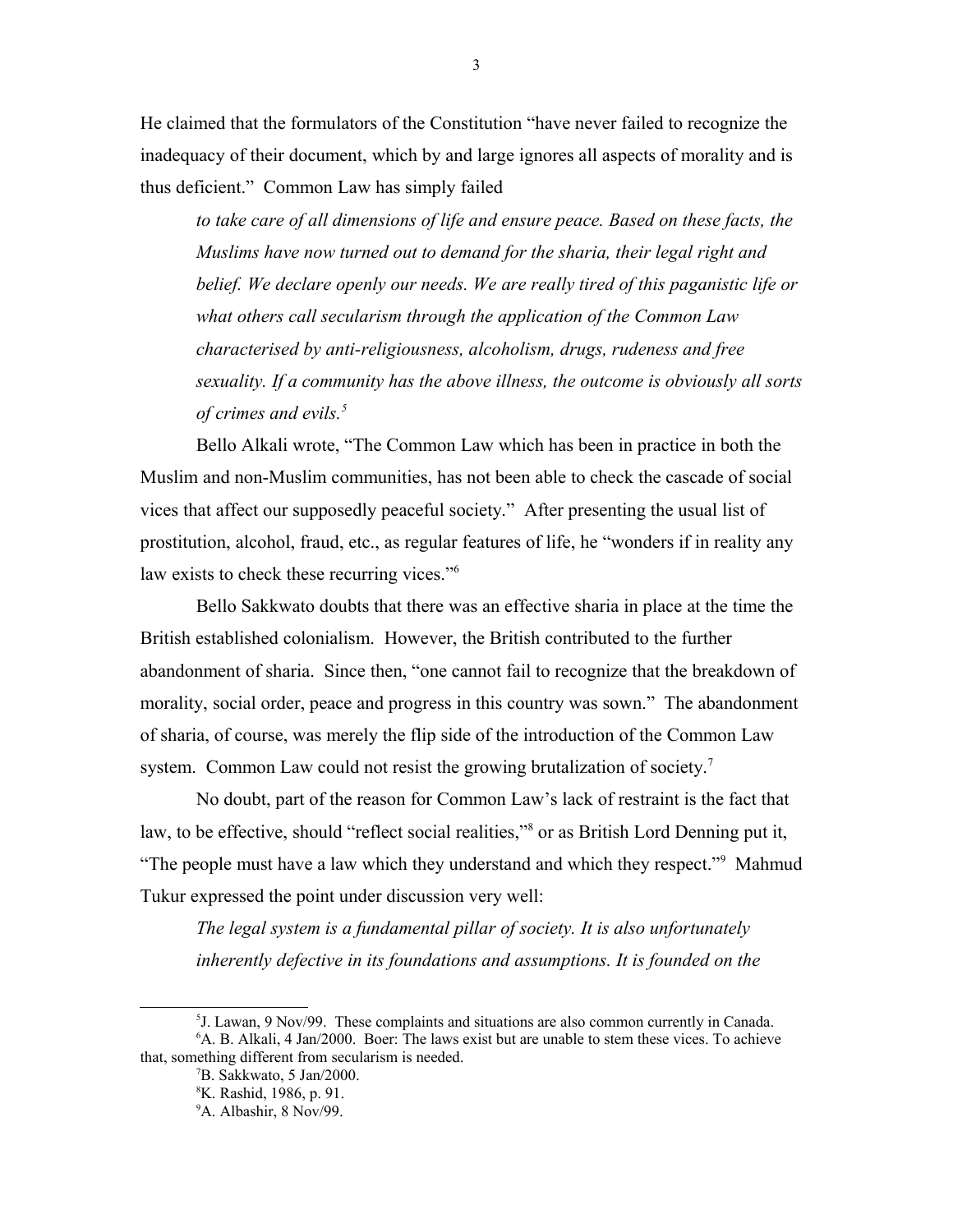*Common Law of England, which grew out of English customs and way of life. No Nigerian community is, of course, English. So, the legal system has naturally started on a parasitic footing. It is to date relevant essentially [only] to the needs of the elite. It caters, in reality, only to a tiny percentage of the population. Yet, due to selfishness and slave mentality, that small segment of the community- the legal profession and its fellow travelling veneer in the "modern" sector of the economy--continues to impose the contraption on a bewildered society. Since the westernized elite has the monopoly of power and controls the state and its instruments of coercion, they have continued to impose the legal and judicial system that not only does not benefit the people, but also inequitably punishes and disenfranchises them. Hence they do not get justice where it matters to them most---land seizures, commercial and petty crimes cases in the rural areas. Worse, they are oppressed and sent to prison for trespassing and petty thefts, because they cannot afford to have lawyers, pay for bail or obtain sureties. In any case, when they are taken to magistrate and high courts, they are mostly ignorant of what the whole thing is about. Even when ordinary people are complainants, the procedures are so cumbersome, the delays so long and corruption so rife, that they generally simply give up in frustration. Despite these disabilities, the media and the evangelists complain of the "imposition" of sharia and the "primitiveness" of customary laws. Left alone, the majority of the ordinary Nigerians know and understand that they get speedy justice and fairer treatment in these systems than under the cumbersome and unsuitable "civilised" law which the colonial "injustice" system slowly churns out in dribs and drabs, subject as it is to endless adjournments, sessional ceremonies, appeals, lost documents, lack of equipment, incomprehension, insensitivity, vanished witnesses, arranged judgements, misappropriation, etc.[10](#page-3-0)*

*Even the legal profession itself seemed generally to be a conspiracy against the majority of Nigerians. The proof being that "the myths of impartiality and due process" were belied by the objective fact that securing the "rights" were subject*

<span id="page-3-0"></span><sup>&</sup>lt;sup>10</sup>These Muslim complaints about Common Law are exactly parallel to Christian experience with sharia! Things are not working for anyone, it seems.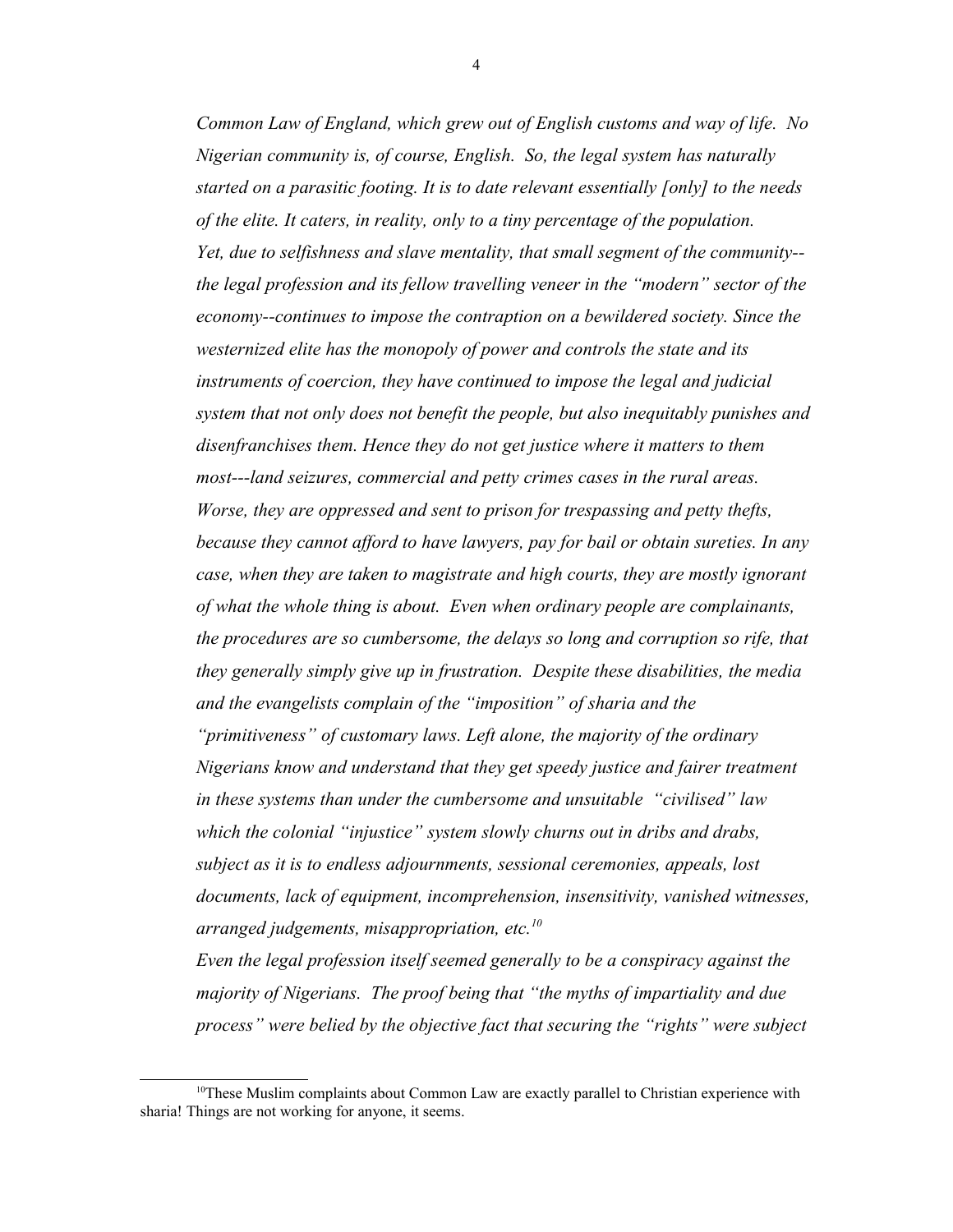*to knowing them, which was beyond the ordinary Nigerian and to the ability to pay the lawyer or to possess the resources to satisfy bail conditions. Also, even though redressing wrongs is supposed to be a major objective of justice administration, the statutorily prescribed sentences totally ignore the useful attention of our pre-colonial justice system to victims of crime through compensation, restitution or reconciliation, despite the full knowledge that the existing prisons were unsuitable for correction or rehabilitation. Again, despite the proven "objectives" of the law, the narrowness of the lawyers' "distinguishing expertise" and the awareness that their loyalty was usually to the highest bidder, "the legal system is unwittingly made the exclusive preserve of lawyers who are already burdened by the traditional conservatism of the legal profession and its reluctance to solve problems by innovation.[11](#page-4-0)*

Some hard but actual truths. Thank you, Dr. Tukur! And as an aside, much of what you say about the system in Nigeria reflects the experience of the citizens of my own Canada as well! Right on!

As with so many issues in this sharia tug of war, both sides accuse each other of the same things. Muslims, on the one hand, charge that the "Christian" Common Law has led to corruption and all the other social ills and expect that sharia will pull them out of it. Christians, on the other hand, counter this with accusations of sharia corruption. Kurawa fumes, "The opponents of sharia always cite the injustices perpetrated by this British-defined sharia system, whenever Muslims demand sharia." Yohanna Madaki and Jibrin Ibrahim, both Christians, "argue that some Muslims opted out of the sharia jurisdiction by claiming to be Christians, because of fear of persecution." Kurawa countered this argument by reminding them that the sharia they are talking about is not the real sharia of Muslim inspiration. It was of British inspiration and tinkered with so seriously it can no longer be considered the genuine article. It was heavily politicised, exactly as the British wanted it, and thus, hopefully headed for eventual abrogation.<sup>[12](#page-4-1)</sup>

Audu Zango sums up the feelings of many in his article against James Adeen: *On the re-introduction of Sharia, James and others who think like him should know that people in the states implementing Sharia have exercised their right to* 

<span id="page-4-0"></span><sup>11</sup>M. Tukur, 29 Jun/2001, p. 18.

<span id="page-4-1"></span><sup>12</sup>I. Ado-Kurawa, 2000, p. 306.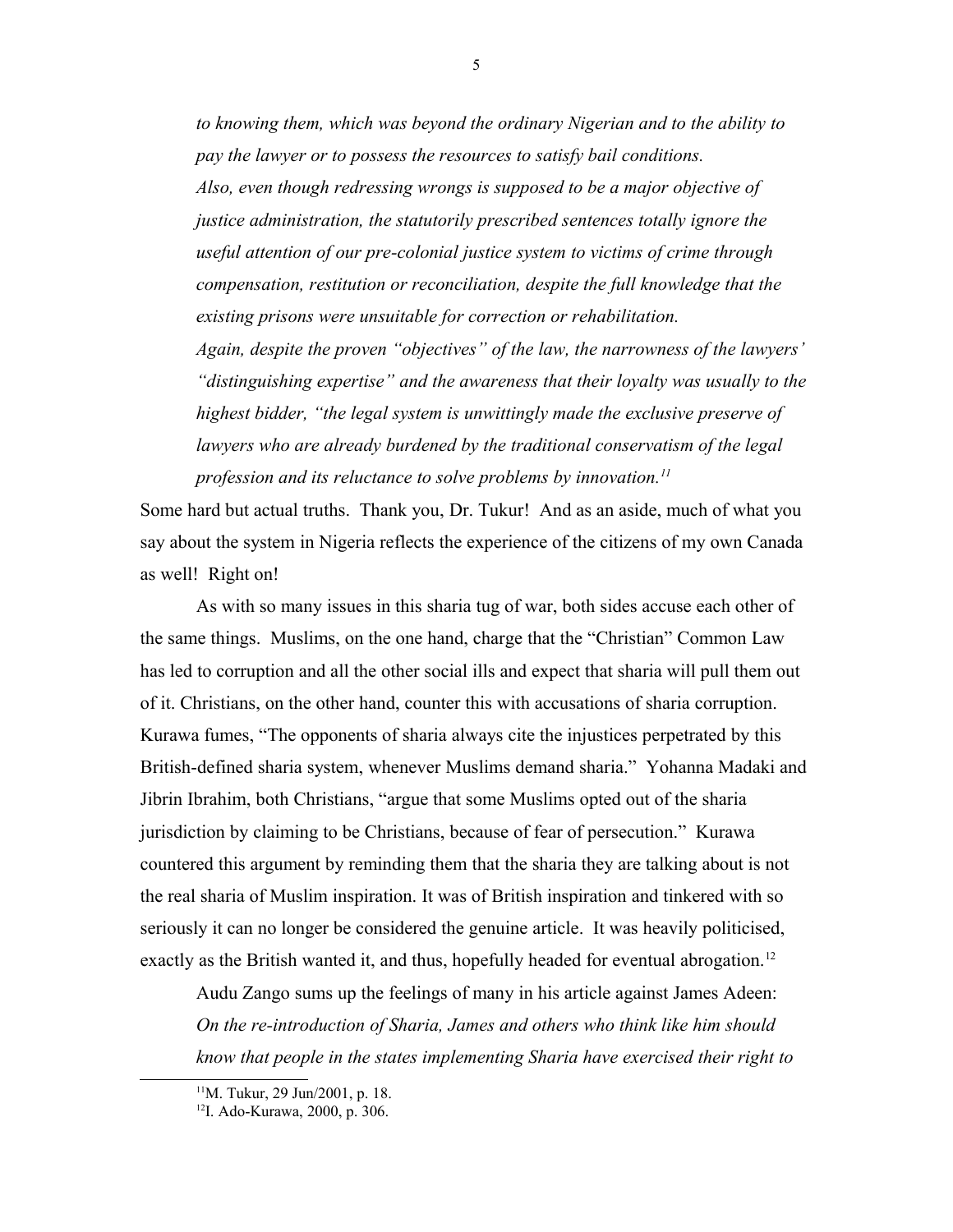*practice the religion of their choice and to be governed by the law they believe would give them justice. They have no apologies to any one on that issue. The Common Law operating in Nigeria is for the highest bidder and therefore unjust, the masses hated it and they couldn't understand it. The law was designed in England many decades ago to suit English people and not for the Talakawa [the poor]. The Common Law is cruel to them because they cannot get justice in it and it cannot even guarantee the distribution of wealth through Zakat. Moreover, the sharia places emphasis on both morality and legality in solving problems in the society, while the Common Law places emphasis mainly on legality*

In addition to all these negatives attached to the Common Law, the people who have created it are among the most violent on earth. Muslims have had to defend themselves against their crusades, their slave traders and colonialists in the past and today against their "agents of globalization," "the chronic exploitation and imposition of cruel tariffs by IMF and World Bank," not to speak of all the wars fueled all over Africa by them in the interest of minerals. In other words, what can possibly be expected from a legal system concocted by such barbarians? –the same question Christians ask of sharia and its advocates!

Opponents of sharia, asserted Adegbite,

*ignore the perilous state of Nigeria's morality, the grand failure of the Western system to deal effectively with the social ills of our time. Does the alarming and definitely unacceptable rate of criminality in Nigeria bother these sharia critics? Nigerians have virtually become prisoners in their houses, barricaded in them with iron burglary-proofs and high fence walls to keep robbers at bay. Prostitution is now a dignified commerce as Nigerian women offer their bodies for easy fortune. Public officers are notorious for abusing public trust by looting the Treasury. There is far too much injustice, extortion, exploitation and tyranny all over the place.*

*At the rate Nigeria is going, we may have to commit a disproportionate amount of state funds to sustain our criminal justice system.*

Adegbite then proceeded to describe the high expense of the British judicial system "Must we go this way when the sharia would avail us a comprehensive legal system

6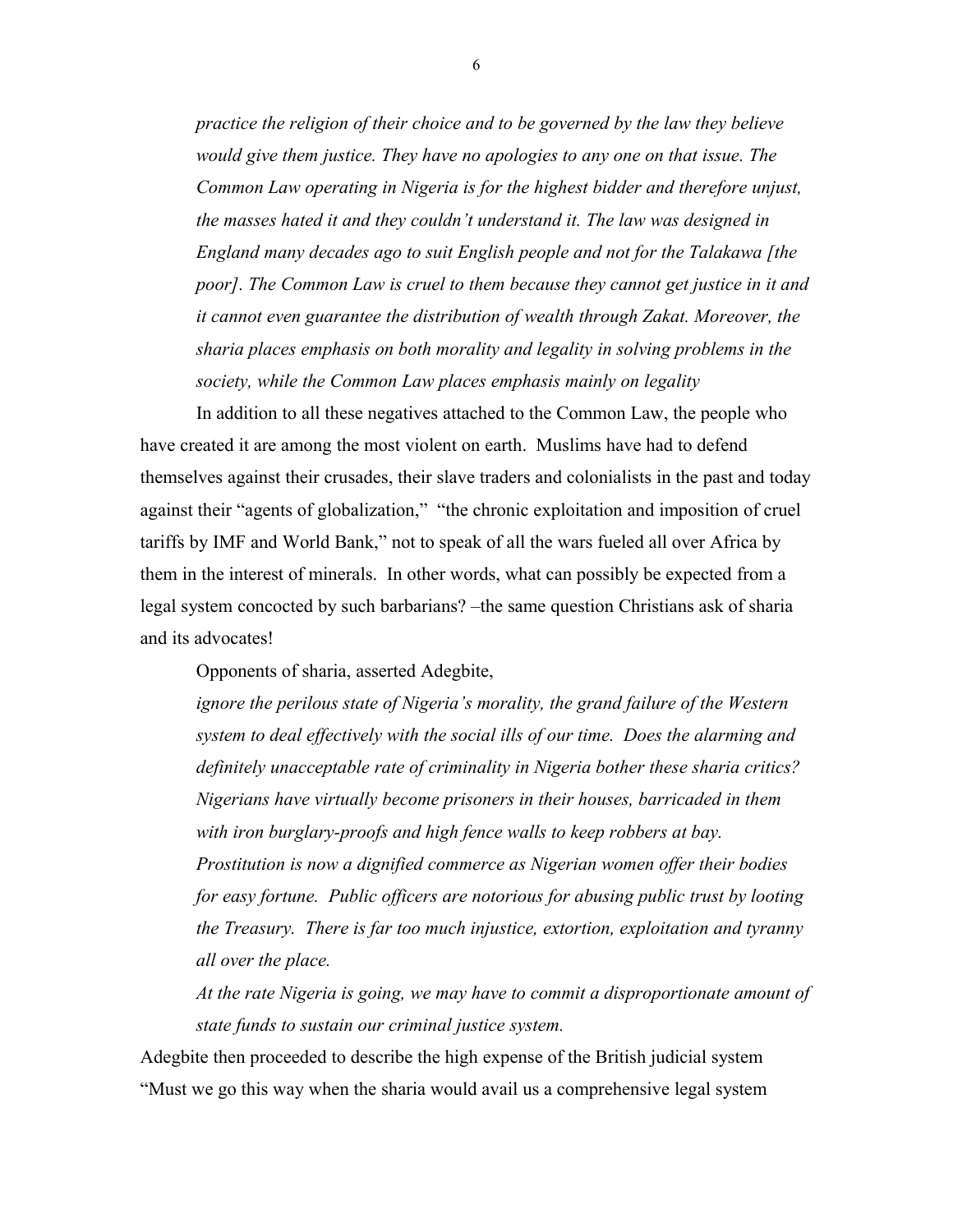routed in decency and morality and which aims at cleansing the society by ensuring a crime-free polity, where justice and fairness obtain...."<sup>[13](#page-6-0)</sup>

#### *b. Muslim Obligation to Common Law mocl xxxx*

With all the negatives associated with secular Common Law, Nigerian Muslims often reject any obligation to adhere to this system. Ibrahim Sulaiman wrote,

*It is when there is a justification in the sharia to follow laws made by human beings that a Muslim is obliged to do so. A Muslim is never bound by law merely on the ground that such laws constitute the law of the land, much less when such*  laws have been imposed by colonial usurpers. A Muslim judges laws by their *merit – for instance, whether they are just and upright and fulfil man's spiritual and mundane purposes – and not merely by political sentiments. If Muslims reject the imposed law, the reason is that they have every justification*  to do so. Firstly, the law is alien to Islam and it has been imposed, among other *things, to replace the noble sharia. Secondly, the imposed law has entrenched injustice in the country and has proved particularly hopeless in fulfilling one of the greatest objectives of law: the suppression of crime. Thirdly, the imposed law is so fluid and amoral that it has succumbed to all sorts of manipulation and perversion. This legal system has served all the tyrant governments – civil and military alike – with equal faithfulness and loyalty.* 

*Above all, Muslims have a system of law of their own which they hold sacred, and which determines their lives. The Sharia remains the most obeyed and venerated*  law in Nigeria, despite the persecution it has continued to suffer in the hands of *secular governments. Certainly, the security of life and property enjoyed in Muslim areas in Nigeria, in contrast to the universal insecurity experienced in non-Muslim areas is sufficient an indication of the efficacy and sanctity of the Sharia for the intelligent observer. To ask Muslims to throw away this noble system in order to embrace a corrupt and unjust legal system is just the limit.[14](#page-6-1)*

This attitude remains characteristic of many Muslims also in the current sharia regime.

 $13A$ . Zango, "Islam and the West." L. Adegbite, "The Constitutionality and Legal...," 2000, p. 14; "Sharia in the Context...," 2000, pp. 76-77.

<span id="page-6-1"></span><span id="page-6-0"></span><sup>&</sup>lt;sup>14</sup>I. Sulaiman, May/86. See Appendix 6, vol. 4.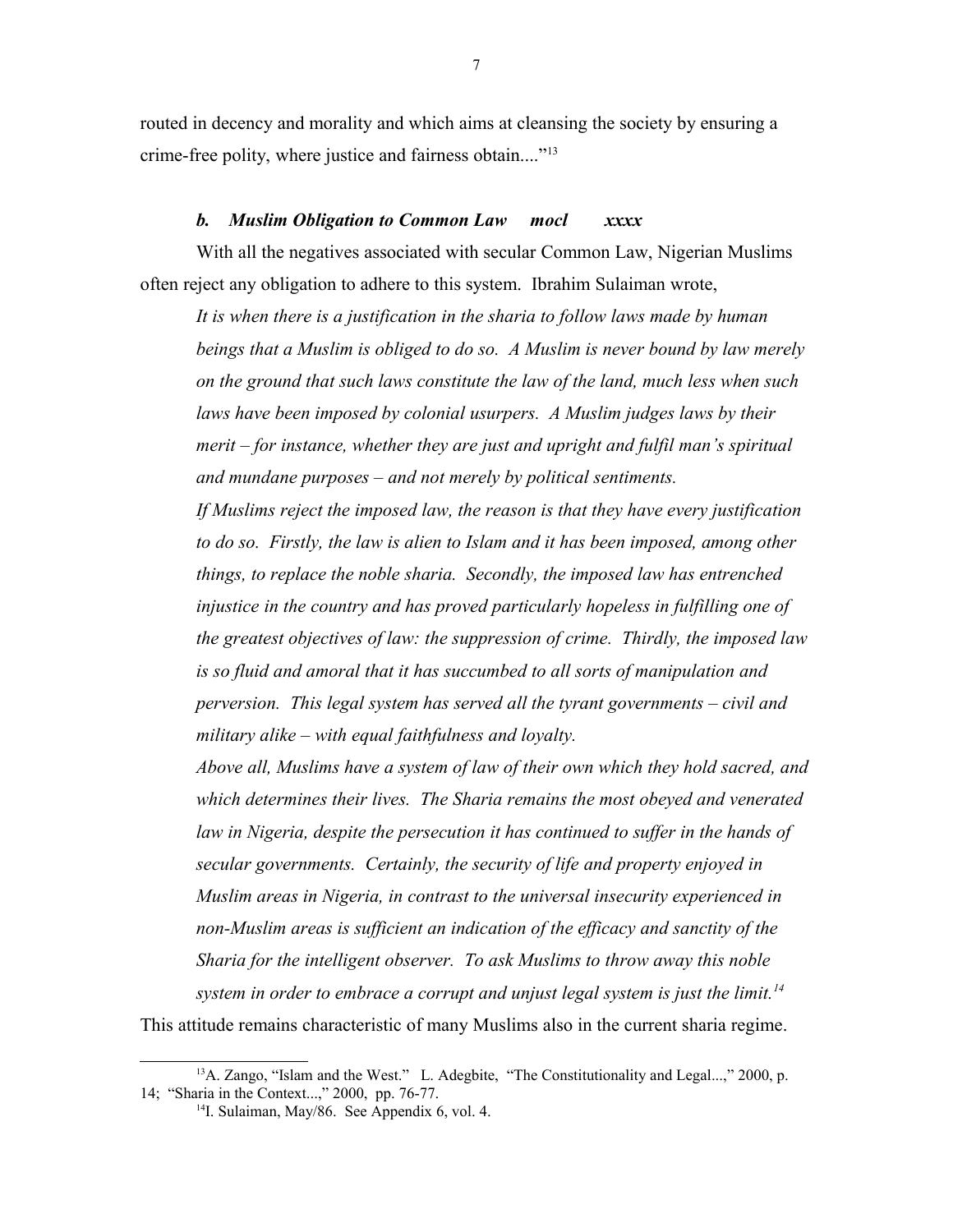This short section is only a pointer to and summary of what you may have read in earlier volumes.

## **DOCUMENT 2**

# **Legal Pluralism**

xxxxx

# **Jan H. Boer**

Another issue Christians bring up frequently is that of legal pluralism: Can a nation have more than one legal systems? The answer of sharia opponents, especially Christians, is generally negative. Subsequent to the Zamfara declaration, it quickly became a major point of discussion, but was already an issue throughout the CA decades. Back in 1988, the editor of *The Pen* demanded a pluralistic legal approach. In the wake of the second post-colonial CA he wrote, "Since this country has been under a Christian legal system, there will now be no more justification for denying sharia a significant place in the constitution of our land. The choice is now between giving sharia equal status with the Christian common law or doing away with both. Anything less will amount to a profound mockery of our secular creed."[15](#page-7-0) Imams and Muslim scholars from Nigeria's Eastern states echoed the same sentiment: "If the sharia is to be abolished, then the existing common law must also be excluded, because it is completely Christian in origin, content and application."[16](#page-7-1) In other words, both are needed--a plea for pluralism.

Auwalu Yadudu denied that the current Nigerian legal system is pluralistic. True, Muslim and customary law exist side by side with common law. However, the first two are not "independent and autonomous partners of common law." At best they "are simply and politely tolerated in the hope that they would gradually die out or be submerged by the common law."<sup>[17](#page-7-2)</sup> That relationship is no mere accident. It was designed that way from the beginning.

<span id="page-7-0"></span><sup>&</sup>lt;sup>15</sup>The Pen, Editorial, 16 Dec/88.

<span id="page-7-2"></span><span id="page-7-1"></span><sup>16</sup>*The Pen*, "Chief Imams…," 18 Nov/88.

 $17A$ . Yadudu, 16 Dec/88. That, of course, is the classic dream of secularism and the classic hope or even plan of colonialism.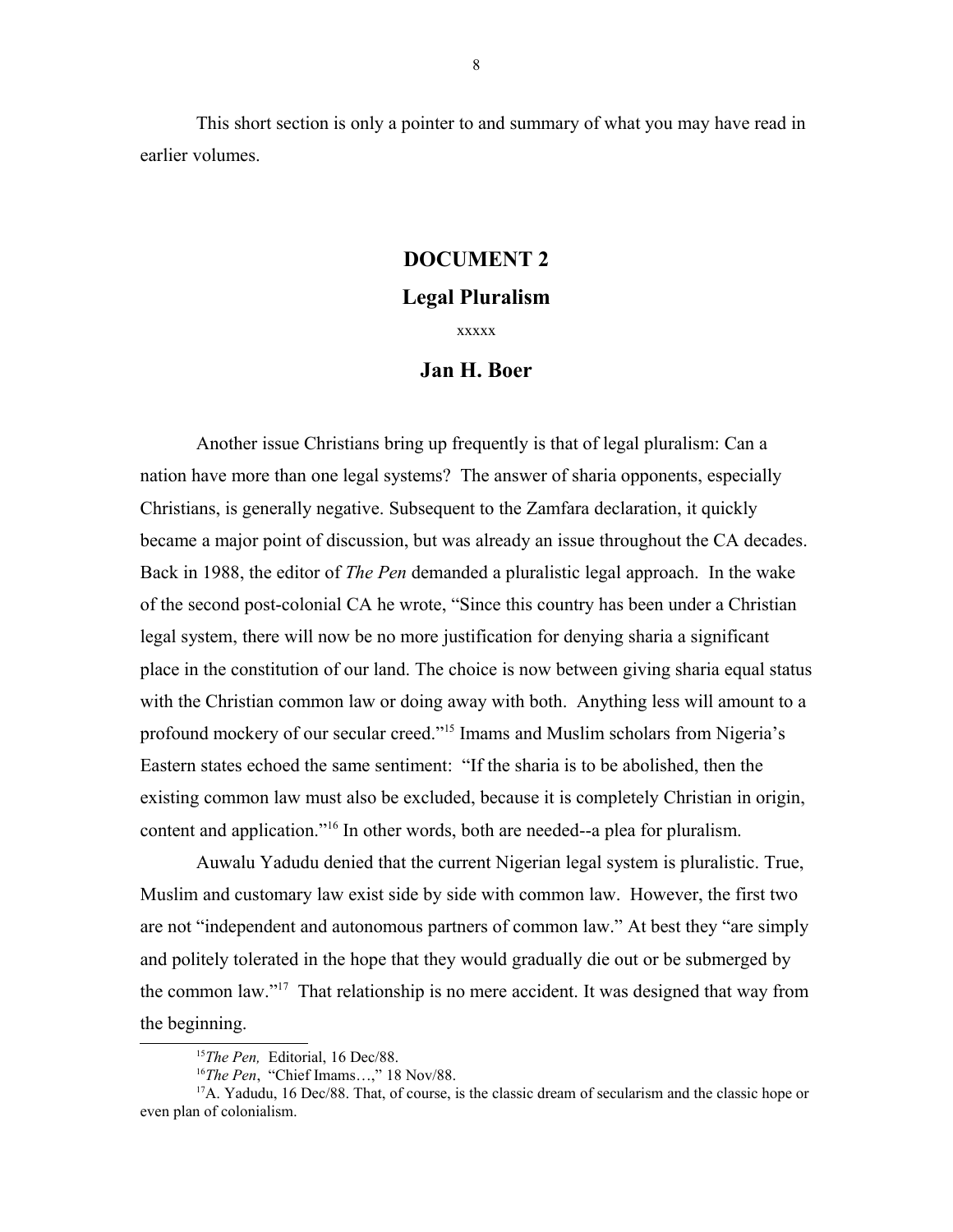In Chapter 2, we will read Yadudu's discussion about the three phases of sharia. The upshot of the long-range development was that sharia by conscious colonial design became a limited handmaiden to common law. Yes, three systems co-exist, but with the sharia and customary law existing "at the mercy and under the shadow" of common law, as appendages of the latter. Sharia "does not exist as an autonomous and self-regulating system. It is defined in terms of common law. It is subject to the standards of common law. Its courts are established and its personnel trained and appointed in the same way and using virtually the same criteria as those of common law courts and justice." Today —1986—"we see how the English legal ideas affect the thinking process of policy makers, judicial officers and the legal profession as a whole."<sup>[18](#page-8-0)</sup> That, in Yadudu's opinion, is not pluralism, for pluralism implies equality.

You may remember from Monograph 5 that Muslims cogently argue that secularism is a coercive mono-cultural system that will brook no rival, while Islam is pictured as a tolerant and open system that leaves room for other systems to flourish alongside it. Sharia, being the embodiment of Islam, is tolerant and pluralistic. Ibrahim Sulaiman asserted that "through all the ages, sharia has been the only system that, rather than impose itself on others, respects pluralism." One of the most quoted statements in the Qur'an is that there can be no compulsion in religion. When Jews came to Muhammad to judge in disputes, he would ask them to judge on basis of the Torah. The Qur'an does not teach that all people should live under one set of laws or be forced to accept other cultures. Where sharia is in force, non-Muslims are to be allowed to practise their own system. They can drink alcohol in their own part of town. Europeans have wiped out tolerance and pluralism in Nigeria as you may have overheard Sulaiman argue in Monograph 4.

Nigeria's Constitution has assigned to state governments the responsibility to pass laws suitable to their people, based on their customs and culture, which, in the case of the core north, is Muslim. "The responsibility of the Federal Government is not to impose unitary laws on states, but to find ways of managing the different yearnings and aspirations of the different units of the federation."<sup>[19](#page-8-1)</sup>

9

<span id="page-8-0"></span><sup>18</sup>A. Yadudu, 1986, pp. 4-6.

<span id="page-8-1"></span><sup>&</sup>lt;sup>19</sup>I. Umar, 2 Nov/99. Appendix 56, vol. 6.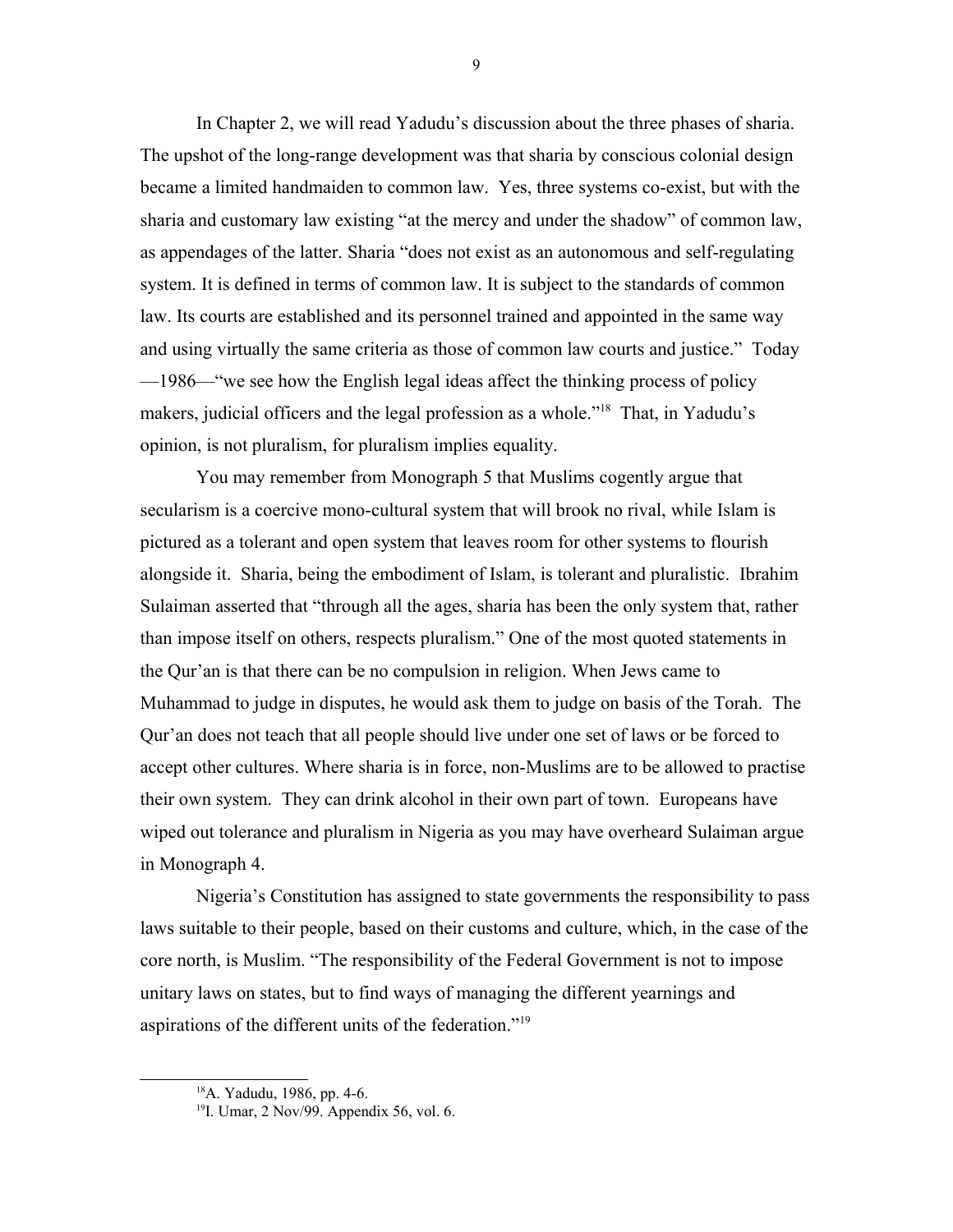At an international sharia conference in the UK, Ali Mazrui asked "whether a federal system is able to support cultural self-determination of its constituent parts and still retain cohesion as a federation." He referred to the Swiss model "where cultural autonomy has been conceded to its constituent cantons."[20](#page-9-0) Can a secular legal system coexist with a religious sharia? Generally Christians answer this question negatively.

Muslims usually counter this with an affirmative. JNI held a national seminar on sharia in Kaduna and published a communique in which it denied that sharia threatens the unity or further development of Nigeria. Haliru Yahaya, speaking for the conference, stated that Nigeria's legal pluralism "should not be seen as an impediment to the development of the country." After all, Nigeria has long had a pluralistic legal system consisting of three strands, sharia, common and traditional. It has learned to live with it. Secondly, such pluralism is not peculiar to Nigeria. While that is true, it is unfortunate that the report or, perhaps, the communique itself, does not expand on where else such pluralism exists or how it works. The final word was that any future constitution must "fully and unambiguously reflect the country's religious and legal plurality."[21](#page-9-1)

A sharia conference held in Kwara State made the same recommendation. Nigeria's pluralistic legal system is a "healthy practice which should be encouraged in Nigeria just as it obtains in Canada, India, UK and Switzerland."<sup>[22](#page-9-2)</sup> Mu'az Dadi reminds his readers that in the United States, states have their own laws that may even contradict those of other states. They "are applied strictly without regard to the other states."<sup>[23](#page-9-3)</sup> Auwulu Yadudu, in a lecture on capital punishment, said that the FG "should allow each state to determine if capital punishment should be retained." That amounts to advocating a pluralistic legal system.<sup>[24](#page-9-4)</sup>

Ibrahim Sulaiman stated that God **"**has prescribed that laws must never be imposed on any religious community against their will, and that the system of law of each

<span id="page-9-0"></span><sup>20</sup>R. Nweke, May/2001, p. 12.

<span id="page-9-2"></span><span id="page-9-1"></span><sup>&</sup>lt;sup>21</sup> NN, 14 Feb/2000. Appendix 32, vol. 6. K. Kolade, 19 Feb/2000.

<sup>&</sup>lt;sup>22</sup>M. Lamidi, 22 Feb/2000, p. 2. Canada has 10 provinces and three huge territories, each with their own laws. Though these are mostly based on the British system, Quebec's is based on their French heritage as well as on their different history. In addition, Canada has laws that apply only to the Aboriginal peoples in the country-- very much of a pluralistic legal system that has so far enabled the country to manage its diversity of peoples, geography, history and cultures. A unitary legal system would unleash the existing tensions and probably render them unmanageable.

<span id="page-9-3"></span><sup>23</sup>M. Dadi, 15 Mar/2000. Appendix 17, vol. 6.

<span id="page-9-4"></span><sup>24</sup>J. Orintunsin, 12 Jan/2004. *TD*, 13 Jan/2004.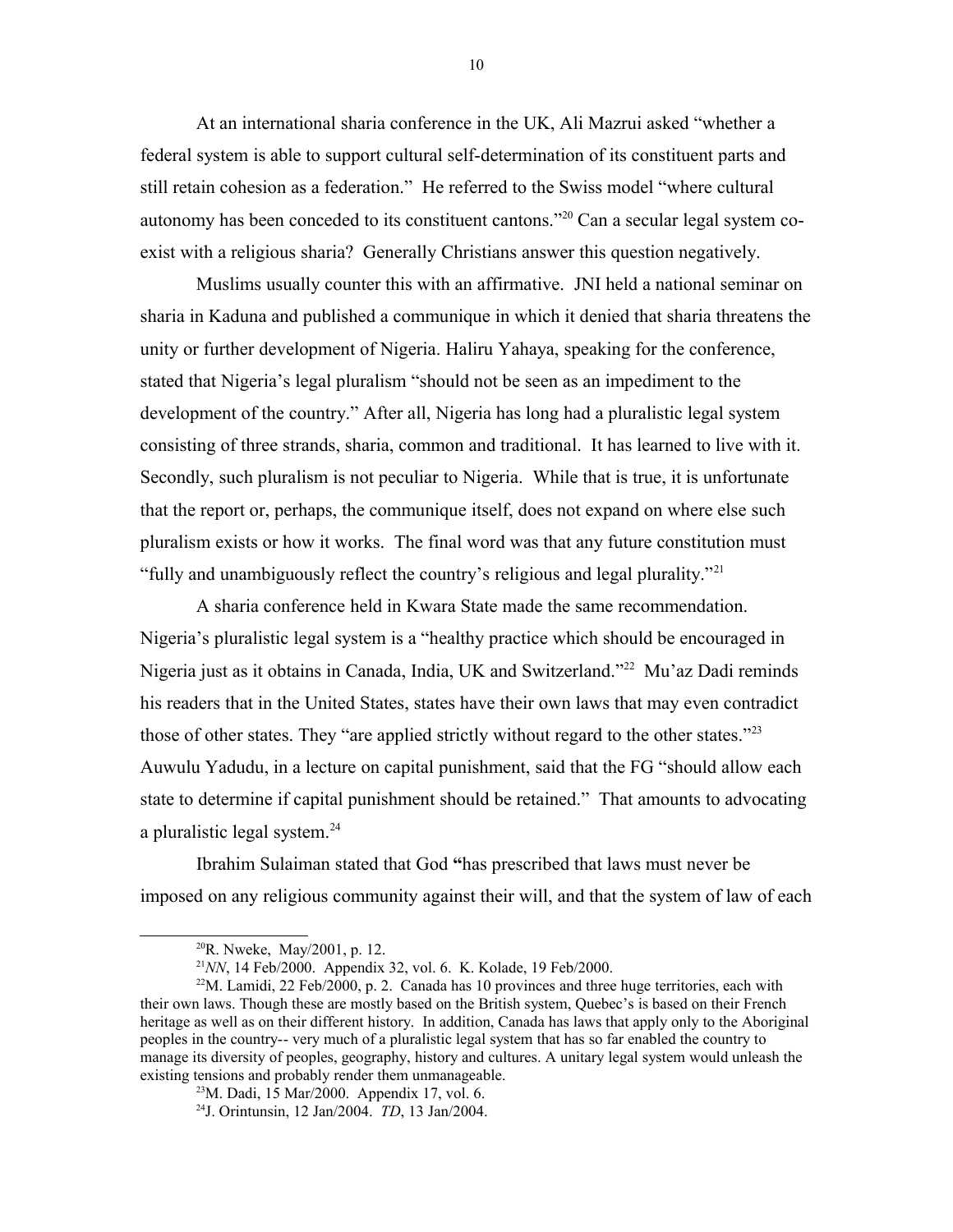human organisation should be duly recognised and protected. This is the only way to ensure harmony in society, and forestall friction and conflicts which may ultimately lead to the disintegration of society." He goes back to the time of the Prophet when a covenant was created between Muslims and Jews and a *Pax Islamica* established. One of the guiding principles of this covenant is

*that Muslims should co-exist with other communities within one nation only under a firm, secure and written agreement in which the terms of the co-existence are clearly set out. The rights and obligations of Muslims must be spelt out precisely and unequivocally. Likewise the rights and obligations of non-Muslims. Another principle is that such a constitutional agreement must contain terms which are fair to the Muslims as well as to non-Muslims in addition to an irrevocable acknowledgement that the law of God shall remain supreme and the free expression of Islam shall in no way be hindered.*

The above situation hardly obtains in Nigeria, Sulaiman observed. Instead, Muslims and Christians live together under conditions that are not negotiated but imposed. The Nigerian state is designed to dissolve Muslim institutions. The most sensible solution is to work out a fresh agreement between Muslims and Christians "based on equity and fairness" that includes "mutual respect and reciprocal obligation" and will produce "sustainable and peaceful co-existence." Islam, Sulaiman promises, "offers justice to all." Sharia "grants automatic legitimacy to Christian laws and enjoins the Islamic government to facilitate their application. It grants others a high degree of social and juridical autonomy."

Yes, legal pluralism is the word from Sulaiman, but a few pages earlier we have seen that he often contradicts it. There is more. For example: "The state must give full recognition to the Islamic value system. All things Islam declares morally good must be regarded as such by the state. All things Islam declares reprehensible, like alcoholism and human exploitation, the state shall not protect them, let alone attempt to make profit through them." "Prominence should be given to the enforcement of the sharia provisions relating to the maintenance of social justice in society." He then lists a number of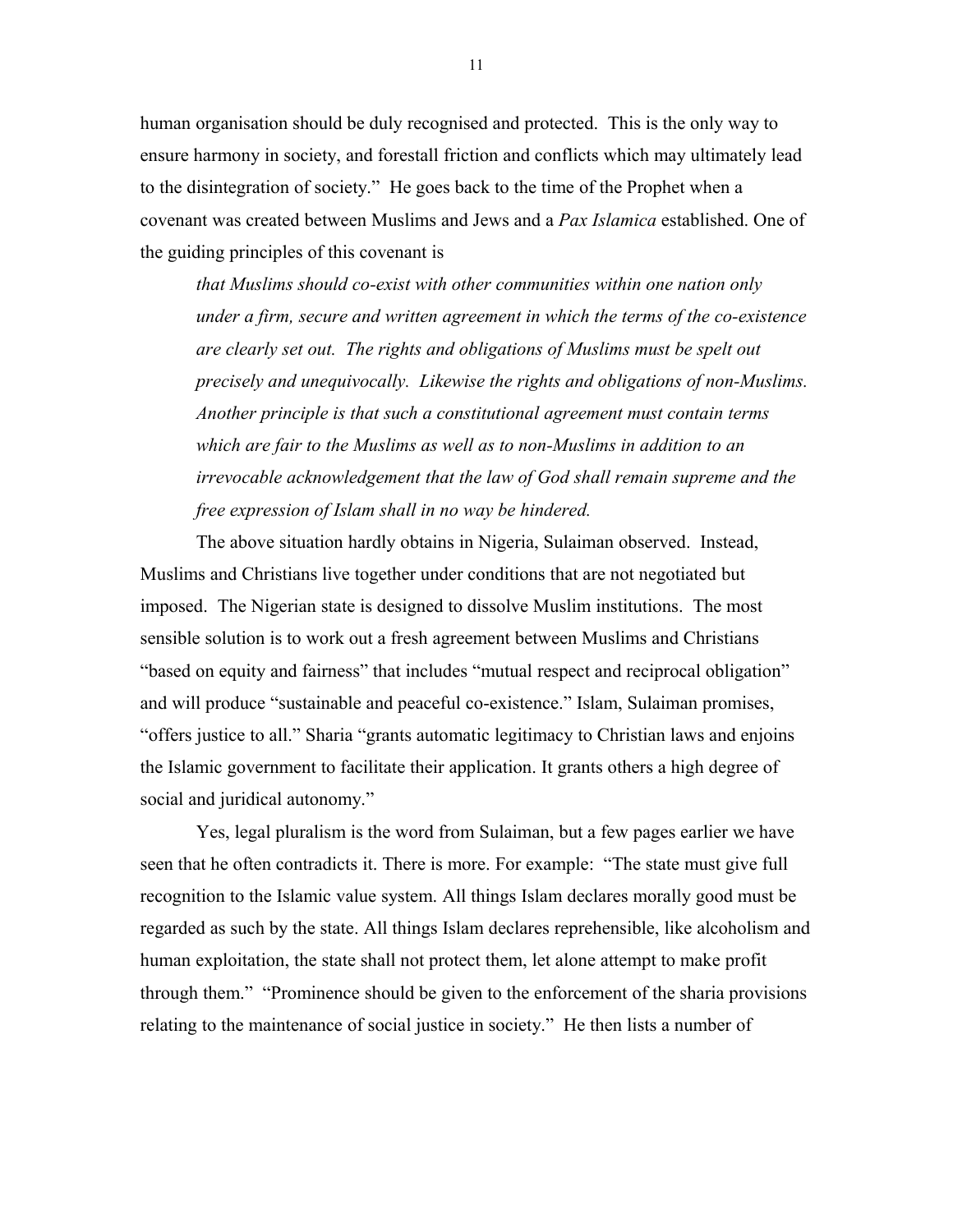concerns and issues with which Christians would also be concerned, such as human welfare, land policy, dignity of labour and more.<sup>[25](#page-11-0)</sup> Sulaiman continued:

*This, then, is the Islamic recipe for human society, as far as the legal system is concerned. Social tensions and upheavals come only when the Islamic injunctions, recognising the rights of religious communities to maintain their laws, and enjoining upon the state to ensure that those rights are strictly observed, are ignored. In the context of Nigeria, these injunctions imply, (i) that the sharia shall enjoy full application in all areas where Muslims predominate, and that it takes precedence over all other legal systems in Nigeria, as the law that governs the majority of her people; (ii) that such other legal systems are accorded recognition in accordance with the extent of the following they command. Equally significant, there must be a definite commitment by Nigeria to abolish all aspects of imposed laws that are inconsistent with our fundamental values, norms and the demands of our faith. In fact, the entire colonial legal enterprise must be abolished and be replaced with our authentic and legitimate laws. This indeed is the irreducible minimum in our quest for genuine selfdetermination and sovereignty.[26](#page-11-1)*

Lateef Adegbite has also insisted on legal pluralism. The federalism enshrined in the Constitution is not just an empty word. It means that "Nigerian laws, institutions and people must respect the cultural diversities intrinsic in the nation. These diversities are not just regional, ethnic or tribal; they also extend to religious beliefs and practices." It is as "proper to extend recognition and protection to Islamic law" as it is to common and customary law.

*Indeed, Nigeria being a pluralistic society, has opted for a multiple legal system, a kind of tripod. The three must co-exist and receive fair treatment from the authorities. Each state is competent to embrace any of these laws to a degree consonant with its social and cultural structure, in the legitimate exercise of its autonomy. To hold otherwise is to undermine the federal status of Nigeria and to negate the autonomy of the states.*

<span id="page-11-0"></span><sup>25</sup>I. Sulaiman, 1986, pp. 8-9, 14-16.

<span id="page-11-1"></span><sup>26</sup>I. Sulaiman, May/86.